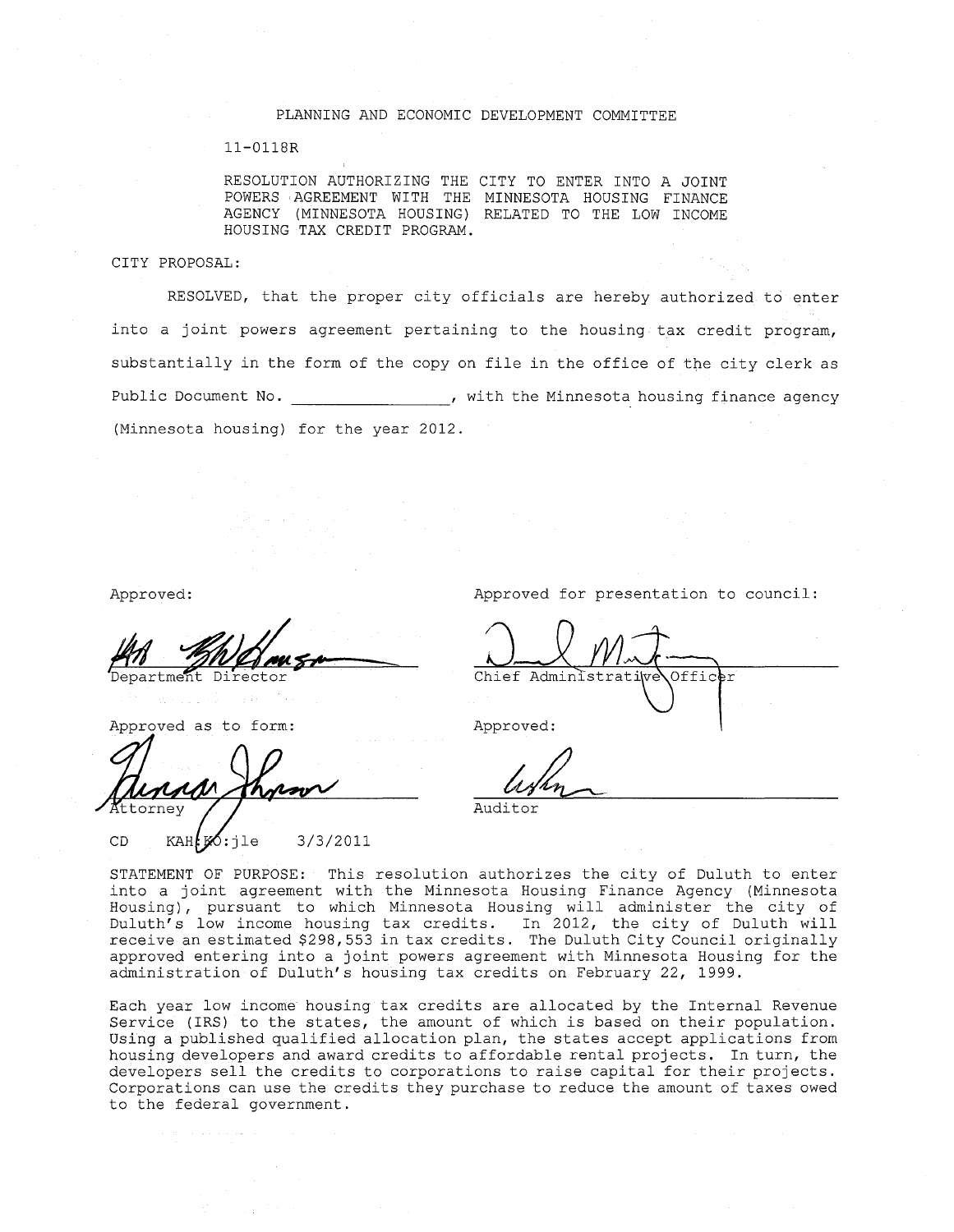Minnesota has designated certain counties and cities as "suballocators" of housing tax credits, one of which is the city of Duluth. Between the time Congress authorized the program in 1986 and up until 1998, the city independently administered the credits allocated to Duluth. During that time, the IRS issued numerous regulations, clarifications and rulings that significantly complicated<br>the program. In 1999, Minnesota Housing and interested suballocator In 1999, Minnesota Housing and interested suballocator jurisdictions negotiated the first joint powers agreement. Because the state has the major responsibility to ensure compliance with IRS standards and smaller suballocators were having difficulty meeting all the requirements, the state assumed most of the administrative burden. The joint powers agreement has significantly reduced the amount of staff time and resources the city expends on the tax credit program.

This resolution is to approve entering into a joint agreement again for the coming year. By doing so, the city accepts the state's qualified allocation plan for selection of projects. Should a local project score well under the state's criteria, Minnesota Housing will ensure the project is fully funded utilizing both Duluth's and the state's credits. City staff supports approval of the joint powers agreement.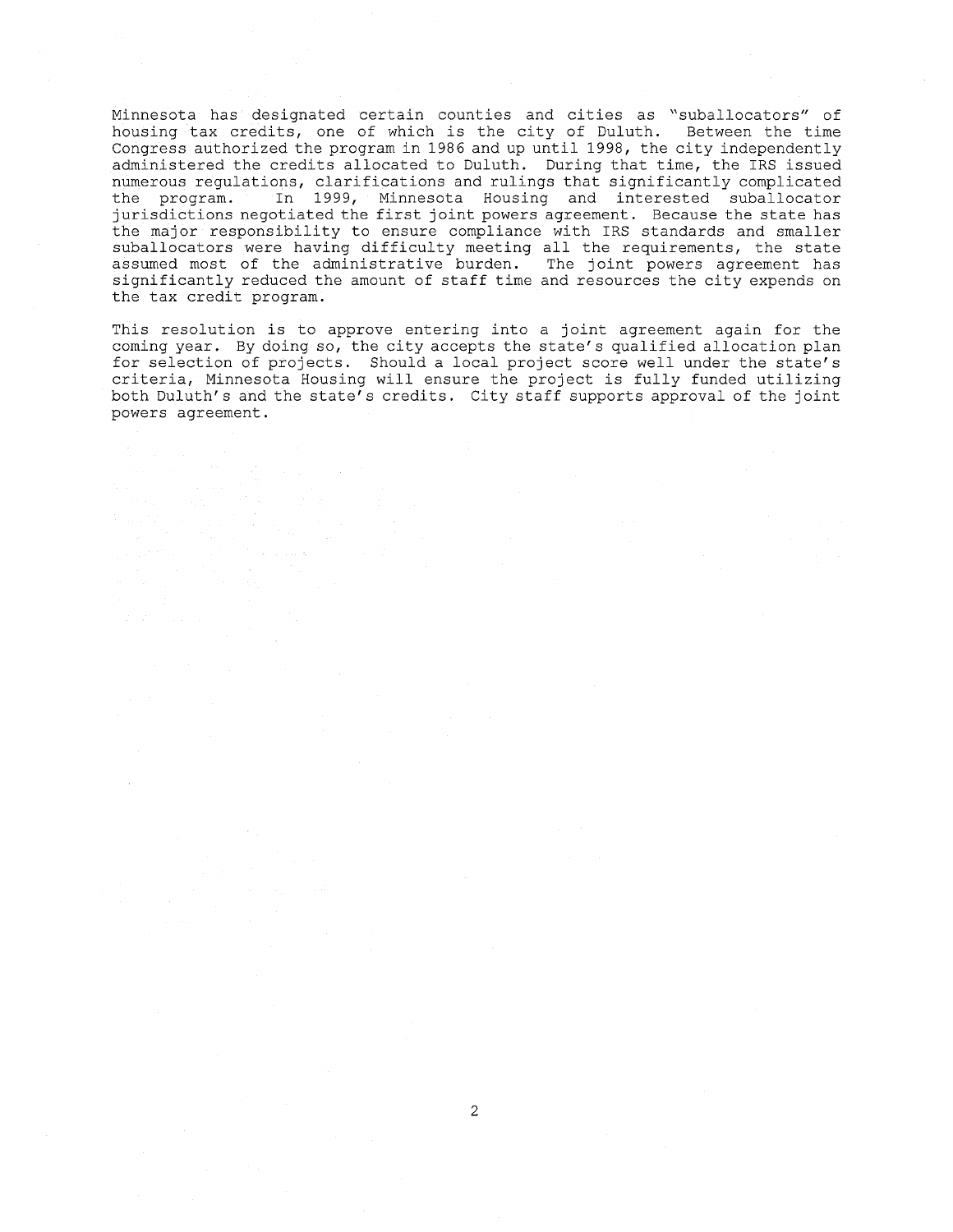## MINNESOTA HOUSING FINANCE AGENCY HOUSING TAX CREDIT ADMINISTRATION JOINT POWERS AGREEMENT

WHEREAS, Section 42 of the Internal Revenue code of 1986 provides for a low-income housing credit (the "Housing Credit") to be allocated by Housing Credit Agencies as that term is defined in Section 42((h)(8)(A), pursuant to a Qualified Allocation Plan ("QAP") as that term is defined in Section  $42(m)(1)$ ; and

WHEREAS, Minnesota Statutes, Section 462A.221, subdivision 1(a) (2010) defines allocating agency under Minnesota law as the Minnesota Housing Finance Agency ("Minnesota Housing") and "each county and city that allocates reserved tax credits as provided by section 462A.222, subdivision 1"; and

WHEREAS, the City of Duluth is a City which allocates reserved credits pursuant to Section 462A.222, subdivision 1(a), and

WHEREAS, Minnesota Housing and the City of Duluth wish to enter into a joint powers agreement pursuant to Minnesota Statutes, Section 471.59 (2010), pursuant to which, except for certain functions expressly set forth in this Agreement, Minnesota Housing will perform all of the housing tax credit allocation and compliance monitoring functions on behalf of the City of Duluth with respect to housing credits allocated for the calendar year 2012 Housing Credit Ceiling, as that term is defined in 26 CFR Section 1.42-14; and

WHEREAS, pursuant to Section 42 Minnesota Housing has adopted a Qualified Allocation Plan which include both procedures for the allocation of low-income Housing Credits *("Allocation Procedures")* and compliance monitoring procedures *("Monitoring Procedures")* and also contemplate a joint powers agreement as set forth herein; and'

WHEREAS, the State of Minnesota Housing Tax Credit 2012 Qualified Allocation Plan ("2012 QAP"), the 2012 Housing Tax Credit Program Procedural Manual ("HTC Procedural Manual"), and the 2012 Housing Tax Credit Program Compliance Manual ("HTC Compliance Manual"), and any revisions and amendments thereto, are hereby incorporated in their entirety into this Agreement by reference.

### NOW, THEREFORE, IT IS AGREED:

### 1. Allocation.

a. City of Duluth agrees to transfer its entire 2012 housing tax credit allocation to Minnesota Housing using the form attached hereto. Said credits become part of the Minnesota Housing 2012 housing tax credit ceiling pursuant to Minnesota Statutes Section 462A.222.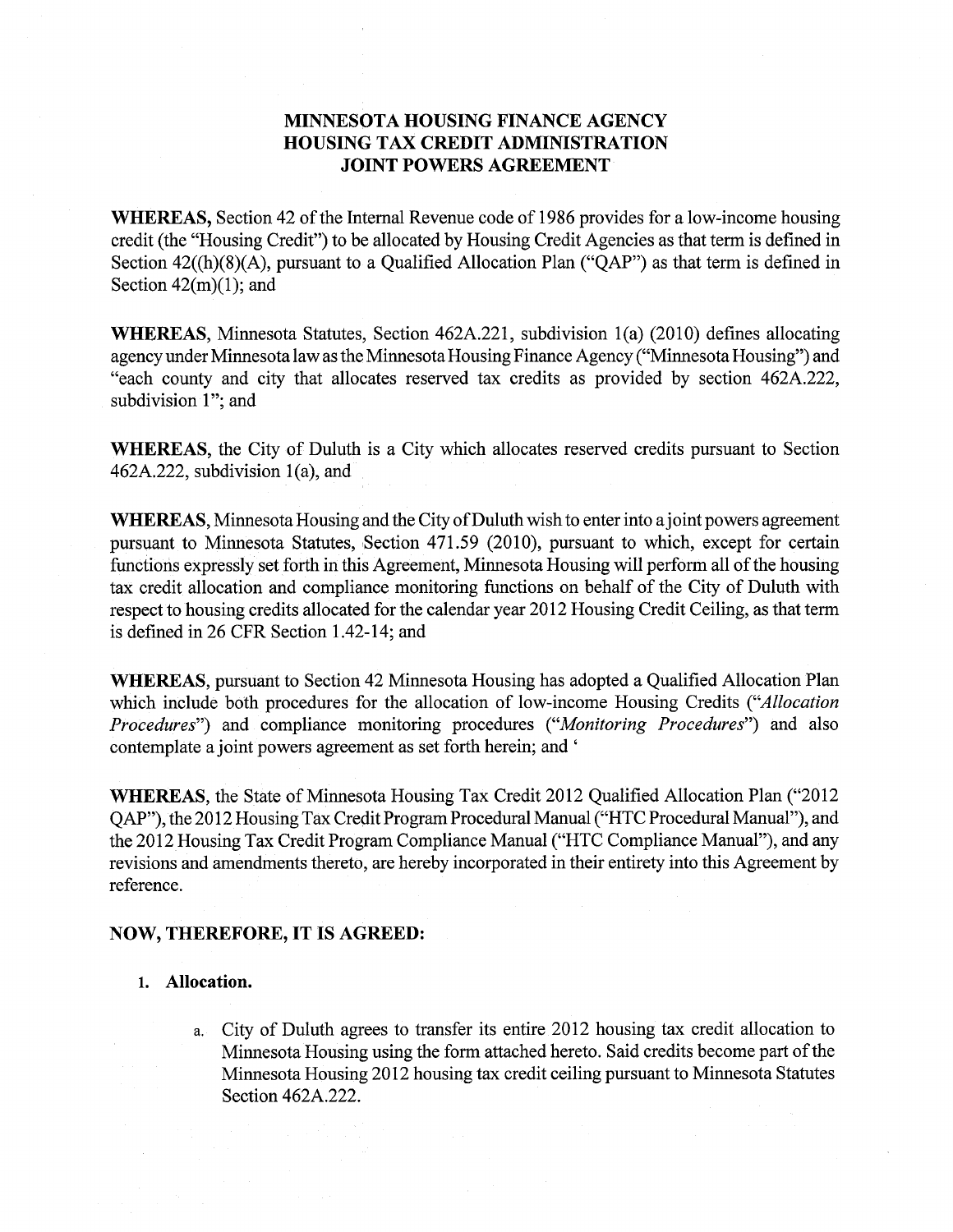- b. With respect to City of Duluth housing tax credits, excluding housing tax credits through the issuance of tax-exempt bonds, the parties agree that the 2012 QAP will apply to all projects and that Minnesota Housing shall perform all of the allocation duties on behalf of the City of Duluth using the 2012 QAP. All applicants shall use the application forms included in the 2012 OAP.
- c. With respect to City of Duluth housing tax credits through the issuance of tax-exempt bonds, the project must comply with the applicable qualified allocation plan as set forth in the 2012 QAP. The parties agree that Minnesota Housing shall conduct the Section  $42(m)(1)(d)$  review and the bond issuer shall conduct the Section  $42(m)(2)(d)$ review for said credits.
- d. Under Round 1 of the 2012 QAP, Minnesota Housing shall make selections according to the selection processes established by the 2012 QAP and shall allocate housing tax credits only to the highest ranking project of the City of Duluth and only to the extent housing tax credits are available, subject to the limitations contained in Article 8 of the 20l2 QAP. The City of Duluth understands that if said project does not score high enough relative to all of the projects competing for housing tax credits said project may receive only a portion, or none, of the housing tax credits sought under Round 1.
- e. Unsuccessful applicants may apply for housing tax credits under Round 2 ofthe 2012 QAP.

2. **Compliance Monitoring.** For all projects receiving their initial allocation of housing tax credits from Minnesota Housing, all compliance monitoring functions throughout the Compliance Period and Extended Use Period for each project, as those terms are defined in Internal Revenue Code Sections 42(i)(l)(i) and 42(h)(6)(D), shall be performed by Minnesota Housing. Minnesota Housing shall perform the compliance monitoring responsibilities for the projects pursuant to the compliance monitoring provisions of the 2012 QAP, the HTC Compliance Manual and 26 CFR Section 1.42.5, all as may be amended from time to time.

3. **Compensation.** Only Minnesota Housing shall charge and receive compensation for the allocation and compliance duties and shall do so in accordance with the HTC Procedural Manual and the HTC Compliance Manual. The compensation shall be paid to Minnesota Housing directly by the tax credit applicant/owner at the times and in the amounts set forth therein.

4. **Term of Contract.** Subject to execution by all of the parties' hereinbelow, this Agreement shall be effective on **April 15, 2011.** With respect to the allocation responsibilities herein, this Agreement shall not terminate until all allocation responsibilities under this Agreement have been completed. With respect to the compliance monitoring responsibilities herein, said responsibilities shall continue from the beginning of the Compliance Period through the end of the Extended Use Period, as those terms are defined under IRC Section 42.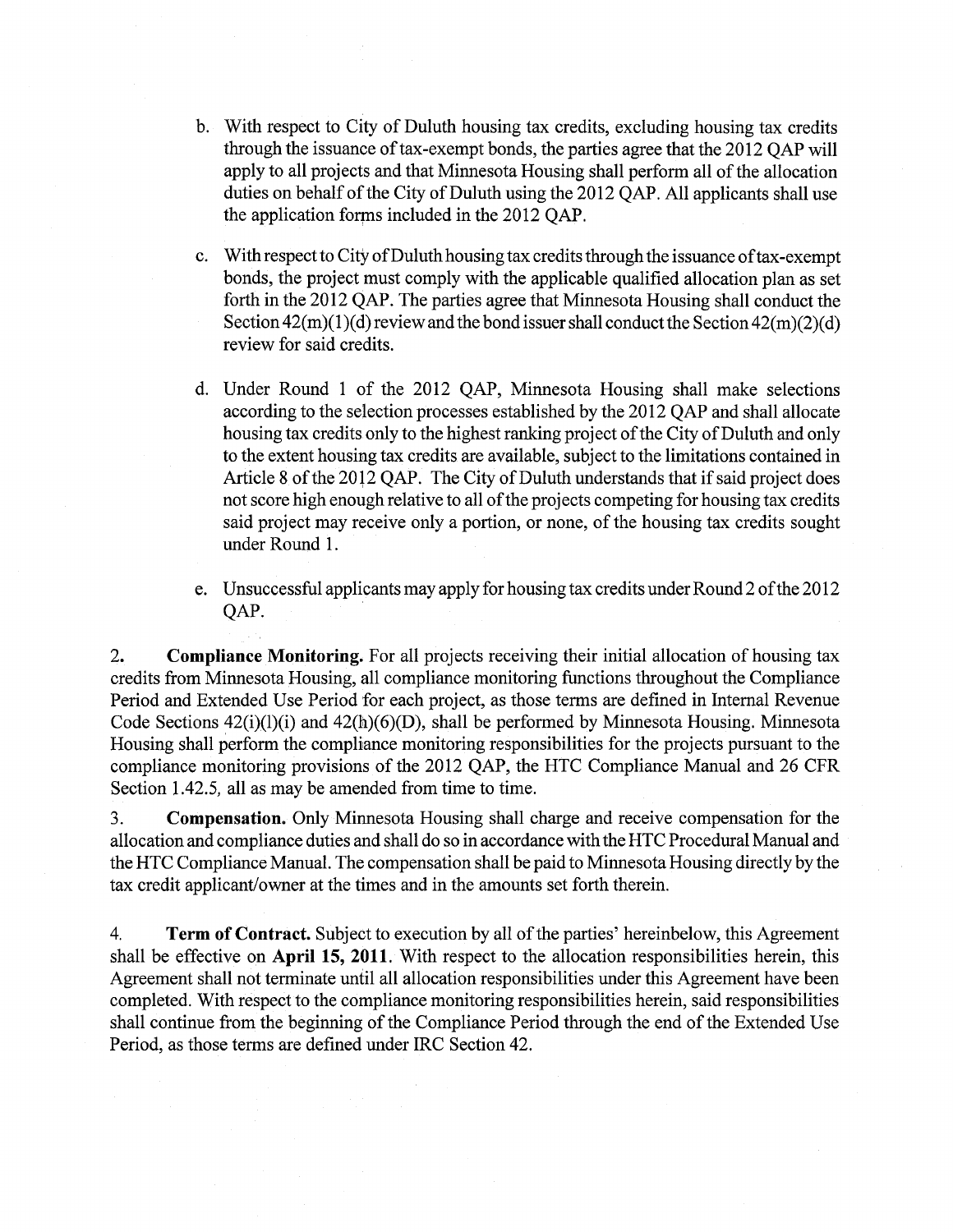6. **Addresses for Notices.** All notices to be given by either party to the other hereunder shall be in writing addressed as follows:

(a) To the City of Duluth at:

City of Duluth Community Development Division 407 City Hall Duluth, MN 55802

(b) To Minnesota Housing at:

Minnesota Housing Finance Agency 400 Sibley Street, Suite 300 St. Paul, Minnesota 55101-1998

or addressed to any such party at such other address as such party shall hereafter furnish by notice to the other party.

7. **Records.** Both Minnesota Housing and the City of Duluth agree that it will make available all pertinent information, data and records under their respective control for each other's use in the performance of this Agreement, and will assist the other, whenever possible, to obtain such records, data and information.

8. **Liability.** Each party shall be responsible for its own acts and omissions, the acts and omissions of its employees, and results thereof to the extent authorized by law. The parties shall not be responsible for the acts of any others and the results thereof.

9. **Assignment.** Neither party shall assign any interest in this Agreement without prior written consent of the parties and subject to such conditions and provisions as are deemed necessary.

10. **Independent Contractors.** The parties agree that the employees of Minnesota Housing shall always be considered employees of Minnesota Housing for all purposes including workers' compensation and the employees of the City of Duluth shall always be considered employees of the City of Duluth for all purposes including workers' compensation. No employee of either party shall be entitled to any claim or benefit from the other party from any event or occurrence arising out of the performance of the Agreement. This agreement is not intended and should not be construed in any manner as creating or establishing a relationship of co-partners between the parties hereto. Neither party under any circumstances shall be liable for any employee benefits of the other party's employees. This Agreement shall be construed in such a manner as to not interfere with the contractual obligations of either party with its employees under any valid collective bargaining agreement.

11. **Amendments.** This Agreement may be amended only in writing signed by the parties.